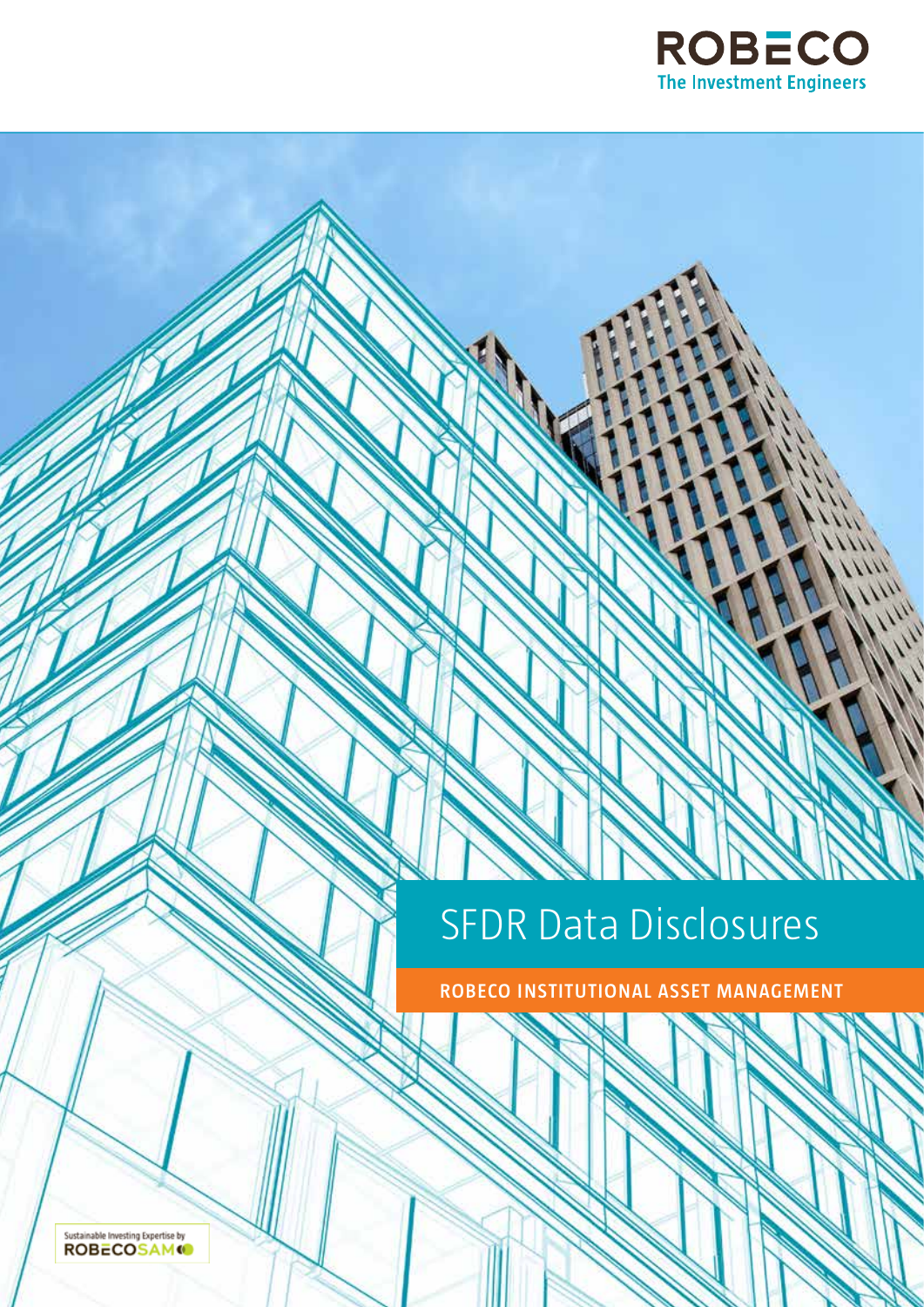# SFDR Data Disclosures

#### **Introduction**

The ESG data landscape is still in its nascency, in spite of the substantial recent growth of attention and demand. Corporate disclosure levels remain inadequate, due simultaneously to the lack of mandatory reporting and abundance of voluntary disclosure standards. It requires substantial expertise today to combine data from multiple sources to create a fair and true sustainability profile of companies and investment portfolios. At Robeco, we bring to bear vast technical and subject-matter knowledge to overcome the various challenges within ESG and ensure that we measure sustainability characteristics as best we can.

We welcome the three initiatives within the EU Sustainable Finance Action Plan, namely Sustainable Finance Disclosure Regulation, the EU Taxonomy and Corporate Sustainability Reporting Directive. These will have a dramatic impact on the state of company ESG data. In so doing it will level the playing field for all stakeholders to readily compare companies and investments on their sustainability characteristics.

### **Data Sources Used**

We use a blend of internal and external data as the inputs to our sustainable investment processes. Our approach is to take the 'best of breed' for each given characteristic or objective. Our preference is to purchase commoditised data where relevant, such as for commonly disclosed ESG data and ratings. Examples of major service providers we use for data and analytics include Sustainalytics, MSCI, S&P, Bloomberg and Glass Lewis. These data sources are supplemented by proprietary content which our expert analysts within the sustainable investment research and active ownership teams generate.

We carry out due diligence of all potential providers as a matter of course in our data procurement process. This involves qualitative and quantitative analysis to ensure suitability of fit with our investible universe, sustainability preferences and relevant technical requirements.

The following table summarises the data sources used per sustainability objective.

# **Describe the measures taken to ensure data quality**

We scrutinise the data quality of each provider during due diligence assessments. At the initial stage, this involves activities such reviewing the data model, including choice of identifier, inclusion of units where relevant and so on. As we proceed through the process, we perform deepdive statistical checks to identify outliers, patterns or other distortion in the data. We evaluate to what extent our portfolios and benchmark universes are covered, and in relevant cases assess the impact of different sources on our portfolio decisioning. Where possible, furthermore, we compare our internal research-driven assessments with provider data to identify that with the most aligned approach. Through these steps, we aim to obtain to a sufficient degree of confidence in our chosen providers.

Each data domain has an assigned owner. This owner is responsible for oversight of content, methodology, process controls and, ultimately, quality. This covers both internally generated and external data. Where necessary, data owners also work with stakeholders to determine the best approach to estimating content in their domain. This is covered in more detail in the next section and in relevant domain-specific methodology documents.

We carry out spot checks of data on a continuous basis. End users can, moreover, flag data concerns with the respective owner. We then triage these and escalate to the source vendor as required. Where we do not reach agreement with the data provider as to the correct value, we have set up a process that allows us to 'override' a data point, including adequate governance to ensure objectivity, an audit trail which contains documented rationale and underlying proof of the challenged data point, and maintenance of the adjustments.

# **Describe the proportion of the data that is estimated**

We employ a best of breed approach to selecting data vendors and have a preference for reported data where available. As noted in the introduction, however, corporate disclosure can be sporadic resulting in the need for estimated data. We use estimated data in a number of circumstances, therefore, to provide meaningful figures at portfolio and benchmark levels.

| #  | Characteristic/Objective            | Main Data Used                                                                                                                                                                                                  |
|----|-------------------------------------|-----------------------------------------------------------------------------------------------------------------------------------------------------------------------------------------------------------------|
|    | Carbon                              | For Corporates S&P (Trucost Environmental Data), ISS, MSCI and CDP are used as input to internal processes, EC EDGAR is used<br>as main source for Sovereigns                                                   |
|    | Proxy Voting                        | Data derived from internal processes, aided by content from Glass Lewis and ISS                                                                                                                                 |
| ₹  | Country Sustainability Data         | We use over 20 publicly available data sources such as IMF, OECD and World Bank<br>(incl. Worldwide Governance Indicators Control of Corruption) as well as content from ISS and SanctIO                        |
| 4  | Environmental footprint             | Main source used is S&P (RobecoSAM CSA data, migration planned to Trucost Environmental Data)                                                                                                                   |
| 5. | Exclusions                          | We use several data sources such as Sustainalytics, RSPO (Roundtable on Sustainable Palm Oil), World Bank, Freedom House,<br>Fund for Peace and International Sanctions; further policy document available here |
| 6  | Green, Social and Sustainable Bonds | Bloomberg in conjunction with data derived from internal processes                                                                                                                                              |
|    | Sustainable Development Goals       | Data derived from internal processes                                                                                                                                                                            |
| 8  | Engagement                          | Data derived from internal processes                                                                                                                                                                            |
| q  | Good Governance                     | Data derived from internal processes                                                                                                                                                                            |
| 10 | <b>ESG Scores and Rating Data</b>   | MSCI, Sustainalytics, S&P and data derived from internal processes                                                                                                                                              |
|    | 11 UNGC/ILO Breaches                | Several data sources such as Sustainalytics Global Standards Screening are used as input for internal processes                                                                                                 |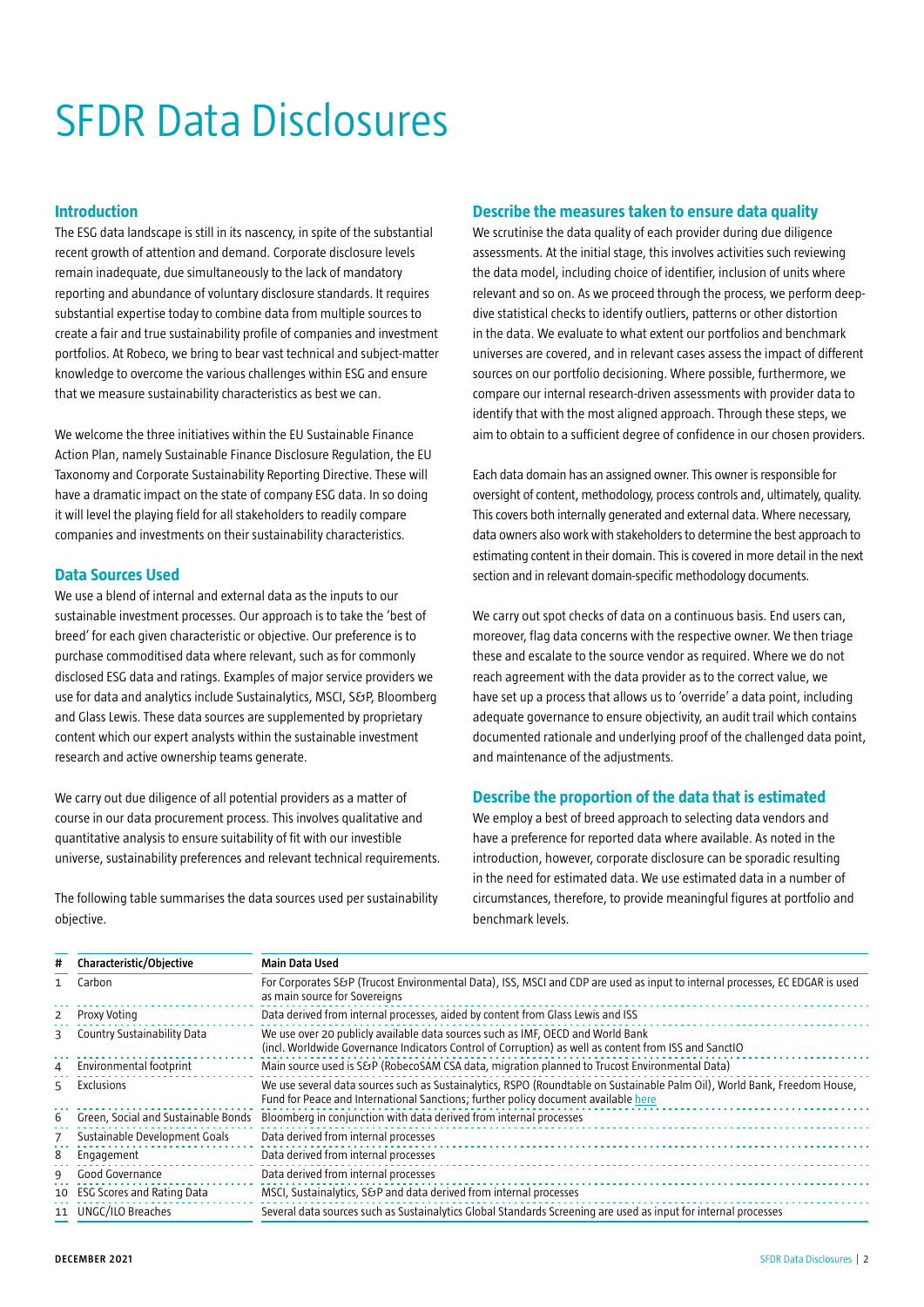We source some of these estimated figures directly from data vendors. For the carbon footprint objective, for instance, our preferred provider is S&P (Trucost Environmental Data). S&P uses a robust 'environmentally extended input-output model' to expand its database of reported emissions. We evaluated this approach as the best in class further to our due diligence process. Vendor coverage and methodology may change frequently and, as such, individual providers will offer the most accurate statistics on estimated proportion per indicator.

There are cases where we need to further extend vendor data/estimation models to ensure that coverage is adequate for the specific use case across our investible universe and associated benchmarks. In this instance, we may employ one of several statistical methods to fill gaps as best as possible. These methods include but are not limited to linear regression techniques and use of sector average/median values. Statistics on estimated proportions are to be documented in individual methodology documents available on our Sustainable Finance Action Plan [site.](https://www.robeco.com/en/sustainability/sustainable-finance-action-plan/)

#### **Describe how data is processed**

We receive data in several ways, ranging from ad-hoc, infrequent Excel file updates to fully automated data feeds. Our preference is always to have data acquisition as automated as possible to avoid any operational risks or unnecessary human intervention.

The first step of our internal process is to map provider-specific identifiers to our internal identifier system. This is necessary first and foremost for us to be able to link content to portfolio holdings or benchmark positions. Our internal security and party master table also serves as the basis to perform 'roll ups' of company data. This is the process by which we cascade values to relevant associated issuers or securities within a corporate capital structure.

Thereafter our processes can be split into two categories: operational and research. From an operations perspective, we store all data in a hosted enterprise data management system and provide relevant downstream teams with the required accessors to fetch data. This provides consistent access for production systems such as compliance, reporting and restrictions. From a research perspective, we deliver content to an internal data lake hosted on Microsoft Azure. Quant analysts and data scientists are then able to perform independent research tasks without risk of interrupting mission critical processes.

We continuously review approaches to identify opportunities to enhance all our dimensions of data quality, be it breadth, coverage or timeliness. Feedback is gathered and shared through a variety of internal mechanisms, whether through committee/governance board sessions or more informal channels such as periodic cross-functional team meetings.

#### **Appendix: Reference Material**

We maintain comprehensive methodology documents for a number of our proprietary analytical frameworks on our website. These whitepapers go into greater depth, provide further insight into data sources and processes applied within their respective domains. Examples include:

- **–** [Robeco Sustainability Policies and Positions Homepage](https://www.robeco.com/en/key-strengths/sustainable-investing/sustainability-reports-policies.html)
- **–** [Robeco SDG Framework](https://www.robeco.com/docm/docu-robeco-explanation-sdg-framework.pdf)
- **–** [Robeco Green Bond Framework](https://www.robeco.com/docm/docu-robeco-green-bond-framework.pdf)

Regarding externally sourced content, as previously noted, we aim to select the best of breed vendor for each of our target characteristics. Each vendor will have its own approach and set of internal processes, over which we have only limited influence as an end consumer. Below is a selection of reference material from those data providers that contains pertinent details relating to their methodologies. We advise that this list is not exhaustive and links are subject to change so individual providers listed above can be contacted for the most up-to-date documentation.

- **–** [Sustainalytics ESG Risk Ratings Methodology](https://connect.sustainalytics.com/esg-risk-ratings-methodology)
- **–** [Trucost FAQ / Methodology Insights](https://www.spglobal.com/spdji/en/documents/additional-material/faq-trucost.pdf)
- **–** [Solactive Paris Aligned Global Corporate Index Methodology](https://www.solactive.com/wp-content/uploads/2020/12/Guideline-Solactive-Paris-Aligned-Global-Corporate-Index.pdf)
- **–** [MSCI Climate Paris Aligned Indexes Methodology](https://www.msci.com/eqb/methodology/meth_docs/MSCI_Climate_Paris_Aligned_Indexes.pdf)
- **–** [World Bank World Governance Indicators](https://info.worldbank.org/governance/wgi/Home/Documents#wgiAggMethodology)

#### **Data per Fund**

The accompanying table shows for each fund which data sources as described above are applicable.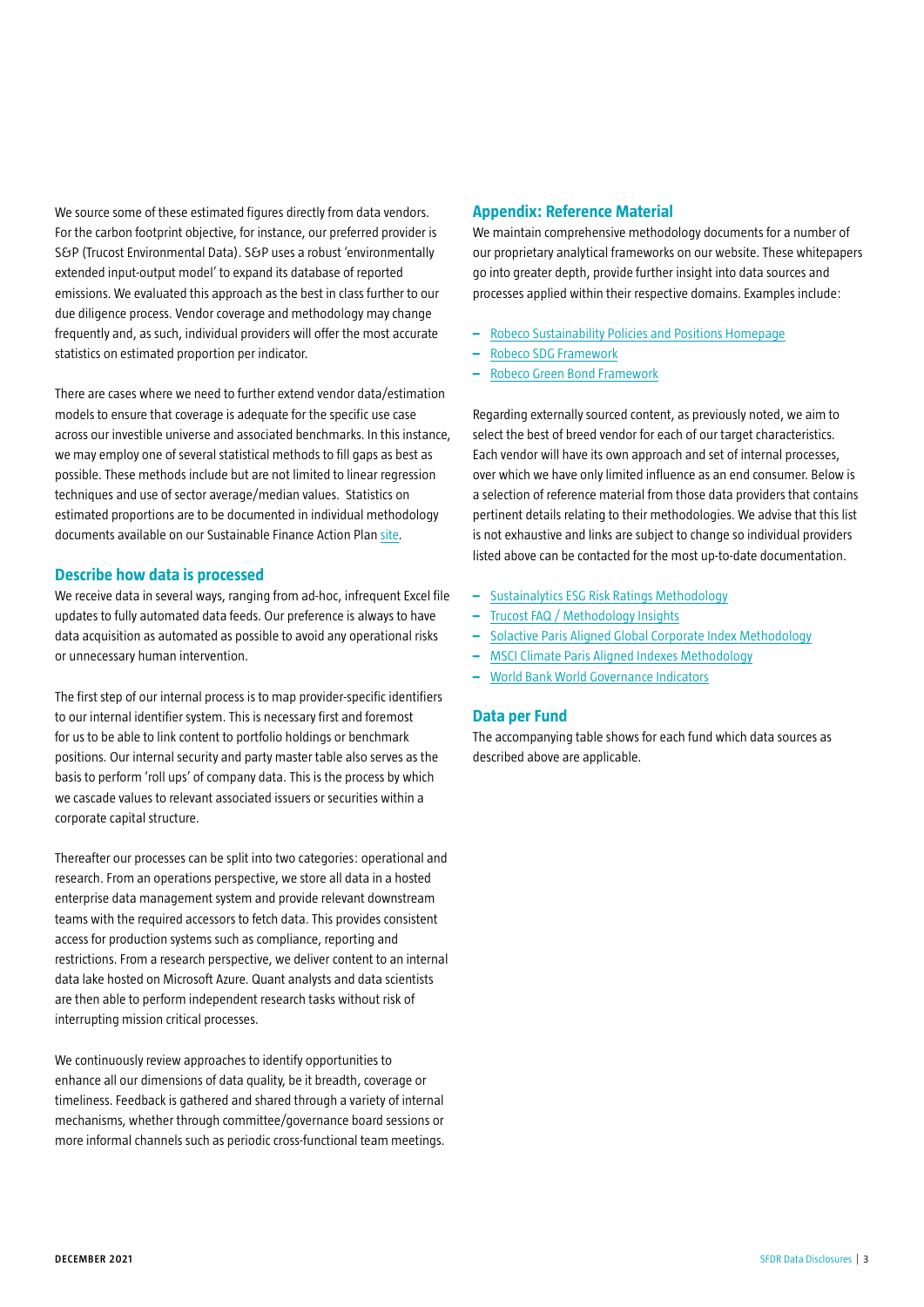| Name                                                                                          | Carbon | Proxy<br>Voting | Country<br>Sustainability<br>Data | Environmental<br>Footrpint                                                                                    | <b>Exclusions</b> | Green,<br>Social<br>and<br>Sustainable<br><b>Bonds</b> | SDG | Engagement                                    | Good<br>Governance | ESG | UNGC/ILO<br><b>Breaches</b> |
|-----------------------------------------------------------------------------------------------|--------|-----------------|-----------------------------------|---------------------------------------------------------------------------------------------------------------|-------------------|--------------------------------------------------------|-----|-----------------------------------------------|--------------------|-----|-----------------------------|
| Robeco Capital Growth Funds<br>- Robeco QI Multi Factor<br>Absolute Return                    | Χ      |                 |                                   | Χ                                                                                                             | Х                 |                                                        |     |                                               | Χ                  | Χ   | Χ                           |
| Robeco All Strategies Funds -<br>Robeco Multi Asset Growth                                    |        |                 |                                   |                                                                                                               | Χ                 |                                                        |     |                                               | Χ                  |     | Χ                           |
| Robeco All Strategies Funds -<br>Robeco Multi Asset Income                                    |        |                 |                                   |                                                                                                               | Χ                 |                                                        |     |                                               | Χ                  |     | Χ                           |
| Robeco All Strategies<br>Funds - Robeco Multi Asset<br>Sustainable                            |        |                 |                                   |                                                                                                               | Χ                 |                                                        |     |                                               | Х                  |     | Χ                           |
| Robeco All Strategies Funds -<br>Robeco Life Cycle Fund 2025                                  |        |                 |                                   |                                                                                                               |                   |                                                        |     |                                               | Χ                  |     |                             |
| Robeco All Strategies Funds -<br>Robeco Life Cycle Fund 2030                                  |        |                 |                                   |                                                                                                               |                   |                                                        |     |                                               | Χ                  |     |                             |
| Robeco All Strategies Funds -<br>Robeco Life Cycle Fund 2035                                  |        |                 |                                   |                                                                                                               |                   |                                                        |     |                                               | Χ                  |     |                             |
| Robeco All Strategies Funds -<br>Robeco Life Cycle Fund 2040                                  |        |                 |                                   |                                                                                                               |                   |                                                        |     |                                               | Χ                  |     |                             |
| Robeco All Strategies Funds -<br>Robeco Life Cycle Fund 2045<br>Robeco All Strategies Funds - |        |                 |                                   |                                                                                                               |                   |                                                        |     |                                               | Χ                  |     |                             |
| Robeco Life Cycle Fund 2050<br>Robeco All Strategies Funds -                                  |        |                 |                                   |                                                                                                               |                   |                                                        |     |                                               | Χ                  |     |                             |
| Robeco Life Cycle Fund 2055<br>Robeco All Strategies Funds -                                  |        |                 |                                   |                                                                                                               |                   |                                                        |     |                                               | Χ                  |     |                             |
| Robeco Life Cycle Fund 2060<br>Robeco All Strategies Funds -                                  |        |                 |                                   |                                                                                                               |                   |                                                        |     |                                               | Χ                  |     |                             |
| Robeco Life Cycle Fund 2065<br>Pensioen Opbouw -                                              |        |                 |                                   |                                                                                                               |                   |                                                        |     |                                               | Χ                  |     |                             |
| Sustainable Pension Return II<br>Pensioen Opbouw -                                            |        |                 |                                   |                                                                                                               |                   |                                                        |     |                                               | Χ                  |     |                             |
| Sustainable Pension Return<br>Robeco ONE Defensief                                            |        |                 |                                   |                                                                                                               |                   |                                                        |     |                                               | Χ<br>Х             |     |                             |
| Robeco ONE Neutraal<br>Robeco ONE Offensief                                                   |        |                 |                                   |                                                                                                               |                   |                                                        |     |                                               | Χ<br>X             |     | Χ<br>Χ                      |
| Robeco Institutional Liability<br>Driven Funds - Robeco<br>Institutional Liability Driven     |        |                 |                                   |                                                                                                               |                   |                                                        |     |                                               |                    |     |                             |
| Euro Core Government Bond<br>40 Fund                                                          |        |                 | X                                 |                                                                                                               | X                 | Χ                                                      |     | .                                             | Χ                  |     |                             |
| Pensioen Opbouw -<br>Sustainable Pension Income<br>Robeco Institutional Solutions             |        |                 |                                   |                                                                                                               |                   |                                                        |     |                                               | X                  |     | Χ                           |
| Fund - Robeco Customized<br>Liability Driven Fund I                                           |        | .               | X                                 |                                                                                                               | X                 |                                                        |     |                                               | X                  |     |                             |
| Robeco Institutional Solutions<br>Fund - Robeco Customized<br>Liability Driven Fund II        |        |                 | X                                 |                                                                                                               | X                 |                                                        |     |                                               | X                  |     |                             |
| Robeco Institutional Solutions<br>Fund - Robeco Customized<br>Liability Driven Fund VI        |        |                 | Χ                                 |                                                                                                               | Χ                 |                                                        |     |                                               | Χ                  |     |                             |
| Robeco Institutional Solutions<br>Fund - Robeco Customized                                    |        | .               |                                   |                                                                                                               |                   |                                                        |     |                                               |                    |     |                             |
| Liability Driven Fund VII<br>Robeco Capital Growth Funds<br>- Robeco QI Dynamic High          |        | .               | Χ                                 |                                                                                                               | Χ                 | X                                                      |     |                                               | X                  |     |                             |
| Yield<br>Robeco Pharma obligations                                                            |        |                 |                                   | $\frac{x}{x}$ . The contract of the contract of $\frac{x}{x}$ . The contract of the contract of $\frac{y}{x}$ |                   |                                                        |     |                                               |                    | X   | X                           |
| Robeco Capital Growth Funds<br>- Robeco QI Global Multi-                                      |        |                 |                                   |                                                                                                               |                   |                                                        |     | X<br>----- ---------- ------ ------------ --- |                    |     |                             |
| <b>Factor Credits</b><br>Robeco Capital Growth Funds                                          | X      |                 | .                                 | X                                                                                                             | X                 |                                                        |     |                                               | X                  | X   | Х                           |
| - Robeco QI Global Multi-<br>Factor High Yield                                                | Χ      |                 | .                                 | Χ                                                                                                             | Х                 |                                                        |     |                                               | X                  | Χ   | Х                           |
| Robeco Capital Growth Funds<br>- Robeco Corporate Hybrid<br>bonds                             |        |                 |                                   |                                                                                                               | Х                 |                                                        |     |                                               | X                  | X   | Χ                           |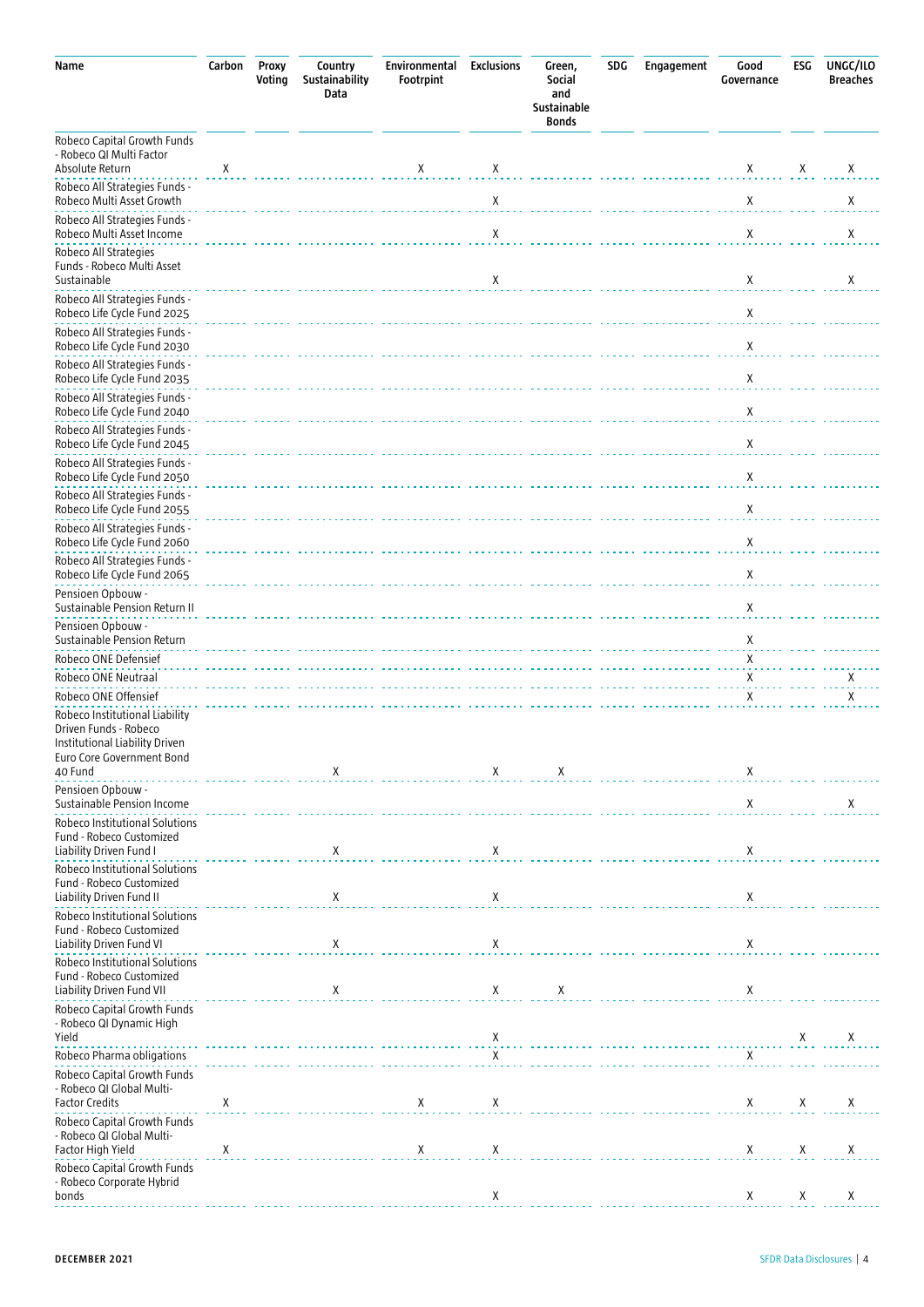| Name                                                                                             | Carbon      | Proxy<br>Voting | Country<br>Sustainability<br>Data | Environmental<br>Footrpint | <b>Exclusions</b> | Green,<br>Social<br>and<br>Sustainable<br><b>Bonds</b> | <b>SDG</b> | Engagement | Good<br>Governance | ESG         | UNGC/ILO<br><b>Breaches</b> |
|--------------------------------------------------------------------------------------------------|-------------|-----------------|-----------------------------------|----------------------------|-------------------|--------------------------------------------------------|------------|------------|--------------------|-------------|-----------------------------|
| Robeco Capital Growth Funds<br>- Robeco All Strategy Euro<br><b>Bonds</b>                        |             |                 | X                                 |                            | Χ                 |                                                        |            |            | X                  | Χ           |                             |
| Robeco Capital Growth Funds<br>- Robeco Euro Credit Bonds                                        |             |                 |                                   |                            | $\mathsf X$       |                                                        |            |            | $\mathsf X$        | $\mathsf X$ | Χ                           |
| Robeco Capital Growth Funds<br>- Robeco Euro Government<br><b>Bonds</b>                          |             |                 | X                                 |                            | X                 | X                                                      |            |            | Χ                  |             |                             |
| Robeco Capital Growth Funds<br>- Robeco European High Yield<br><b>Bonds</b>                      |             |                 |                                   |                            | X                 |                                                        |            |            | X                  | X           | Χ                           |
| Robeco Capital Growth Funds<br>- Robeco Financial Institutions<br><b>Bonds</b>                   |             |                 |                                   |                            | X                 |                                                        |            |            | Χ                  | Χ           | X                           |
| Robeco Capital Growth Funds<br>- Robeco Global Credits -<br><b>Short Maturity</b>                |             |                 |                                   |                            | X                 |                                                        |            |            | X                  | $\mathsf X$ | Χ                           |
| Robeco Capital Growth Funds<br>- Robeco Global Credits                                           |             |                 |                                   |                            | X                 |                                                        |            |            | X                  | X           | Χ                           |
| Robeco Capital Growth Funds<br>- Robeco High Yield Bonds                                         |             |                 |                                   |                            | X                 |                                                        |            |            | X                  | Χ           | Х                           |
| Robeco Capital Growth Funds<br>- Robeco Investment Grade<br>Corporate Bonds                      |             |                 |                                   |                            | Χ                 |                                                        |            |            | X                  | X           | Χ                           |
| Robeco (LU) Funds III -<br>Robeco European High Yield<br>Bonds Feeder Fund - zero<br>duration    |             |                 |                                   |                            | Χ                 |                                                        |            |            | X                  | X           | Χ                           |
| Robeco (LU) Funds III -<br>Robeco Financial Institutions<br>Bonds Feeder Fund - zero<br>duration |             |                 |                                   |                            | Χ                 |                                                        |            |            | Х                  | Χ           | Х                           |
| Robeco (LU) Funds III -<br>Robeco Global Credits Feeder<br>Fund - zero duration                  |             |                 |                                   |                            | Χ                 |                                                        |            |            | Χ                  | Χ           | Χ                           |
| Robeco (LU) Funds III -<br>Robeco High Yield Bonds<br>Feeder Fund - zero duration                |             |                 |                                   |                            | Χ                 |                                                        |            |            | Χ                  | Χ           | Χ                           |
| Robeco (LU) Funds III -<br>Robeco QI Long/Short<br><b>Dynamic Duration</b>                       |             |                 | X                                 |                            | Χ                 |                                                        |            |            | Х                  | Χ           | Χ                           |
| Robeco (NL) Umbrella Fund<br>II - Robeco Customized Euro<br>Government Bonds Fund                |             |                 | X                                 |                            | X                 | X                                                      |            |            | Χ                  |             |                             |
| Robeco Institutional<br>Sustainable Core Euro Bonds<br>Fund                                      |             |                 | $\mathsf X$                       |                            | Χ                 | X                                                      |            |            | X                  |             |                             |
| Robeco QI Global Dynamic<br>Duration                                                             | Χ           |                 | $\mathsf X$                       |                            | $\mathsf X$       |                                                        |            |            | $\mathsf X$        |             |                             |
| Robeco Global Total Return<br><b>Bond Fund</b>                                                   |             |                 | Χ                                 |                            | $\mathsf X$       |                                                        |            |            | $\mathsf X$        | $\mathsf X$ | X                           |
| Robeco Capital Growth Funds<br>- Robeco QI Global Multi-<br>Factor Bonds                         | X           |                 | X                                 | $\mathsf X$                | X                 |                                                        |            |            | X                  | Χ           | X                           |
| Robeco Capital Growth<br>Funds - Robeco Sustainable<br><b>Emerging Credits</b>                   |             |                 |                                   |                            | Χ                 |                                                        | Χ          |            | Χ                  |             | X                           |
| Robeco Capital Growth Funds<br>- RobecoSAM Climate Global<br><b>Bonds</b>                        | X           |                 |                                   |                            | Χ                 |                                                        |            |            | X                  |             | X                           |
| Robeco Capital Growth Funds<br>- RobecoSAM Climate Global<br>Credits                             | $\mathsf X$ |                 |                                   |                            | X                 |                                                        |            |            | Χ                  |             | X                           |
| Robeco Capital Growth Funds<br>- RobecoSAM SDG Credit<br>Income                                  |             |                 |                                   |                            | Χ                 |                                                        | Χ          |            | Х                  |             | Χ                           |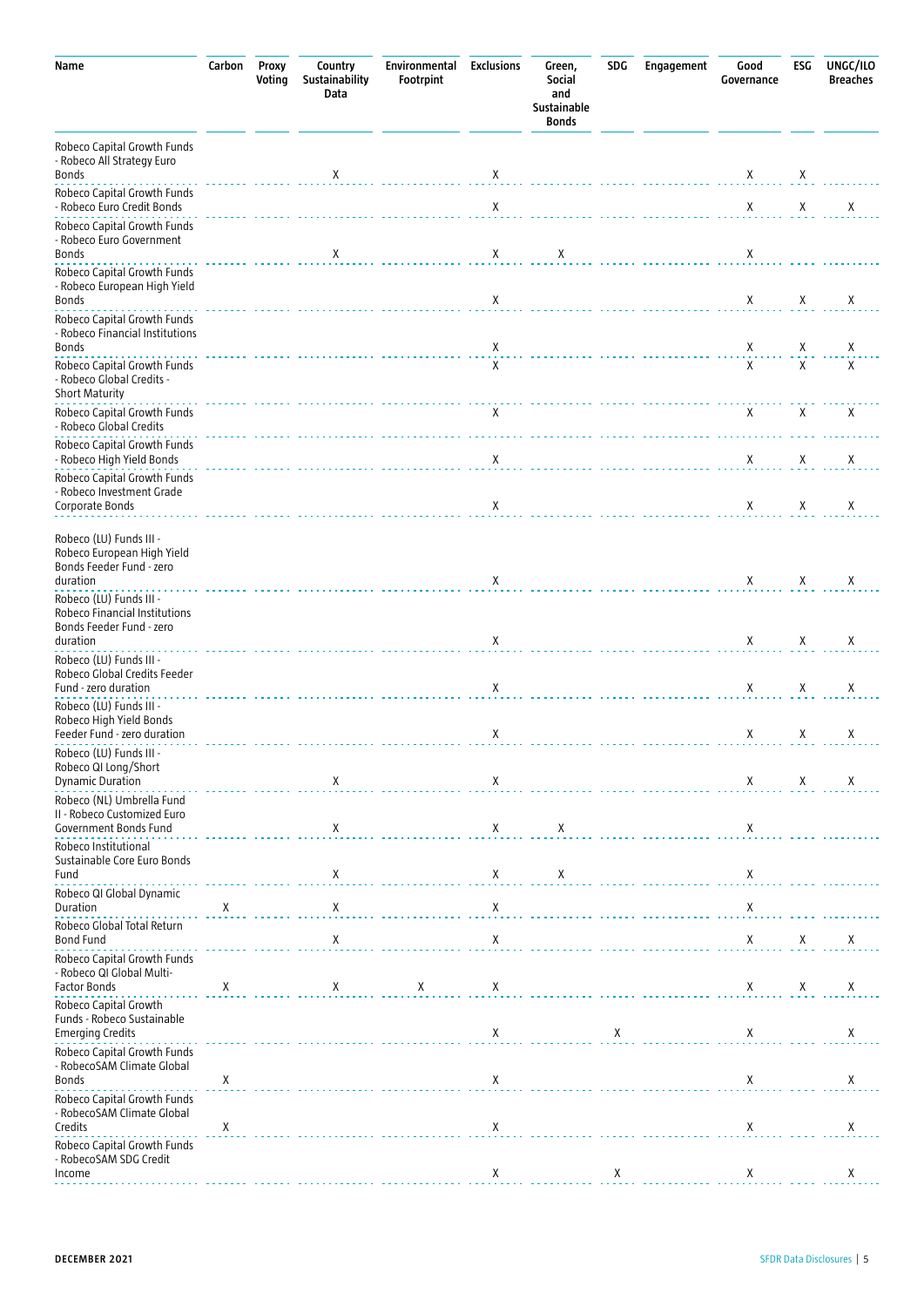| Name                                                                                  | Carbon | Proxy<br>Voting | Country<br>Sustainability<br>Data | Environmental<br>Footrpint | <b>Exclusions</b> | Green,<br>Social<br>and<br>Sustainable<br><b>Bonds</b> | SDG | Engagement | Good<br>Governance | ESG    | UNGC/ILO<br><b>Breaches</b> |
|---------------------------------------------------------------------------------------|--------|-----------------|-----------------------------------|----------------------------|-------------------|--------------------------------------------------------|-----|------------|--------------------|--------|-----------------------------|
| Robeco Capital Growth<br>Funds - RobecoSAM Euro SDG<br>Credits                        |        |                 |                                   |                            | Х                 |                                                        | Х   |            | Χ                  |        | Χ                           |
| Robeco Capital Growth Funds<br>- RobecoSAM Global Green<br>Bonds                      |        |                 |                                   |                            | Χ                 | Χ                                                      |     |            | Χ                  |        | Χ                           |
| Robeco Capital Growth Funds<br>- RobecoSAM SDG High Yield<br>Bonds                    |        |                 |                                   |                            | Χ                 |                                                        | Χ   |            | Χ                  |        | Χ                           |
| Robeco Capital Growth Funds<br>- RobecoSAM Global SDG<br>Credits                      |        |                 |                                   |                            | Χ                 |                                                        | Χ   |            | Χ                  |        | Χ                           |
| Bedrijfsleningenfonds<br>Ehime                                                        |        |                 |                                   |                            |                   |                                                        |     |            | X                  |        |                             |
| Elzas                                                                                 |        |                 |                                   |                            |                   |                                                        |     |            |                    |        |                             |
| Robeco Cavamac Actions Int.<br>Robeco Actions petites<br>capitalisations US           |        |                 |                                   |                            |                   |                                                        |     |            |                    |        |                             |
| Robeco Capital Growth<br>Funds - Robeco Sustainable<br><b>European Stars Equities</b> | Χ      | Χ               |                                   | X                          | X                 |                                                        |     |            | X                  | X      | Χ                           |
| Robeco Capital Growth Funds<br>- Robeco Sustainable Global<br><b>Stars Equities</b>   | Χ      | Χ               |                                   | X                          | X                 |                                                        |     |            | X                  | Χ      | Χ                           |
| Robeco Capital Growth Funds<br>- Robeco Sustainable Asian<br><b>Stars Equities</b>    | Χ      |                 |                                   | Χ                          |                   |                                                        |     |            | X                  |        | Χ                           |
| Robeco Capital Growth<br>Funds - Robeco Sustainable<br><b>Emerging Stars Equities</b> | Χ      | Χ<br>х          |                                   | X                          | X<br>X            |                                                        |     |            | X                  | Х<br>X | X                           |
| Robeco Customized US Large<br>Cap Equities N.V.                                       |        |                 |                                   |                            |                   |                                                        |     |            |                    |        |                             |
| Robeco Sustainable Global<br>Stars Equities Fund N.V.<br>Robeco Capital Growth Funds  | X      | Χ               |                                   | Χ                          | X                 |                                                        |     |            | X                  | Х      | Χ                           |
| - Robeco BP Global Premium<br><b>Equities</b>                                         | Χ      | Χ               |                                   | .                          | X                 |                                                        |     | .          | X                  | Х      | X                           |
| Robeco Capital Growth Funds<br>- Robeco BP US Large Cap<br>Equities                   | Χ      | Χ               |                                   |                            | Χ                 |                                                        |     |            | Χ                  | Χ      | Χ                           |
| Robeco Capital Growth Funds<br>- Robeco BP US Premium<br>Equities                     | Χ      | Χ               |                                   |                            | Χ                 |                                                        |     |            | X                  | Х      | Χ                           |
| Robeco Institutioneel<br><b>Emerging Markets Fonds</b><br>Robeco Capital Growth Funds |        | Χ               |                                   |                            | Χ                 |                                                        |     |            | Χ                  | Χ      | Χ                           |
| - Robeco Asia-Pacific Equities<br>Robeco Capital Growth Funds                         |        | Χ               |                                   |                            | Χ                 |                                                        |     |            | Χ                  | Χ      | Χ                           |
| Robeco Asian Stars Equities<br>Robeco Capital Growth Funds                            |        | Χ               |                                   |                            | Χ                 |                                                        |     |            | Χ                  | Χ      | Х                           |
| - Robeco Chinese A-share<br>Equities<br>Robeco Capital Growth Funds                   |        | Χ               |                                   |                            | $\mathsf X$       |                                                        |     |            | Χ                  | X      | X                           |
| - Robeco Global Consumer<br>Trends                                                    |        | Χ               |                                   |                            | X                 |                                                        |     |            | X                  | X      | Χ                           |
| Robeco Capital Growth Funds<br>- Robeco Emerging Markets<br>Equities                  |        | Χ               |                                   |                            | X                 |                                                        |     |            | Χ                  | X      | X                           |
| Robeco Capital Growth Funds<br>- Robeco Emerging Stars<br>Equities                    |        | Χ               |                                   |                            | Х                 |                                                        |     |            | Χ                  | Χ      | Χ                           |
| Robeco Capital Growth Funds<br>- Robeco FinTech                                       |        | Χ               |                                   |                            | Χ                 |                                                        |     |            | Χ                  | Χ      | Χ                           |
| Robeco Capital Growth Funds<br>Robeco MegaTrends                                      |        | Χ               |                                   |                            | Χ                 |                                                        |     |            | Χ                  | Χ      | $\mathsf X$                 |
| Robeco Capital Growth Funds<br>Robeco Digital Innovations                             |        | Χ               |                                   |                            | Χ                 |                                                        |     |            | Χ                  | X      | Χ                           |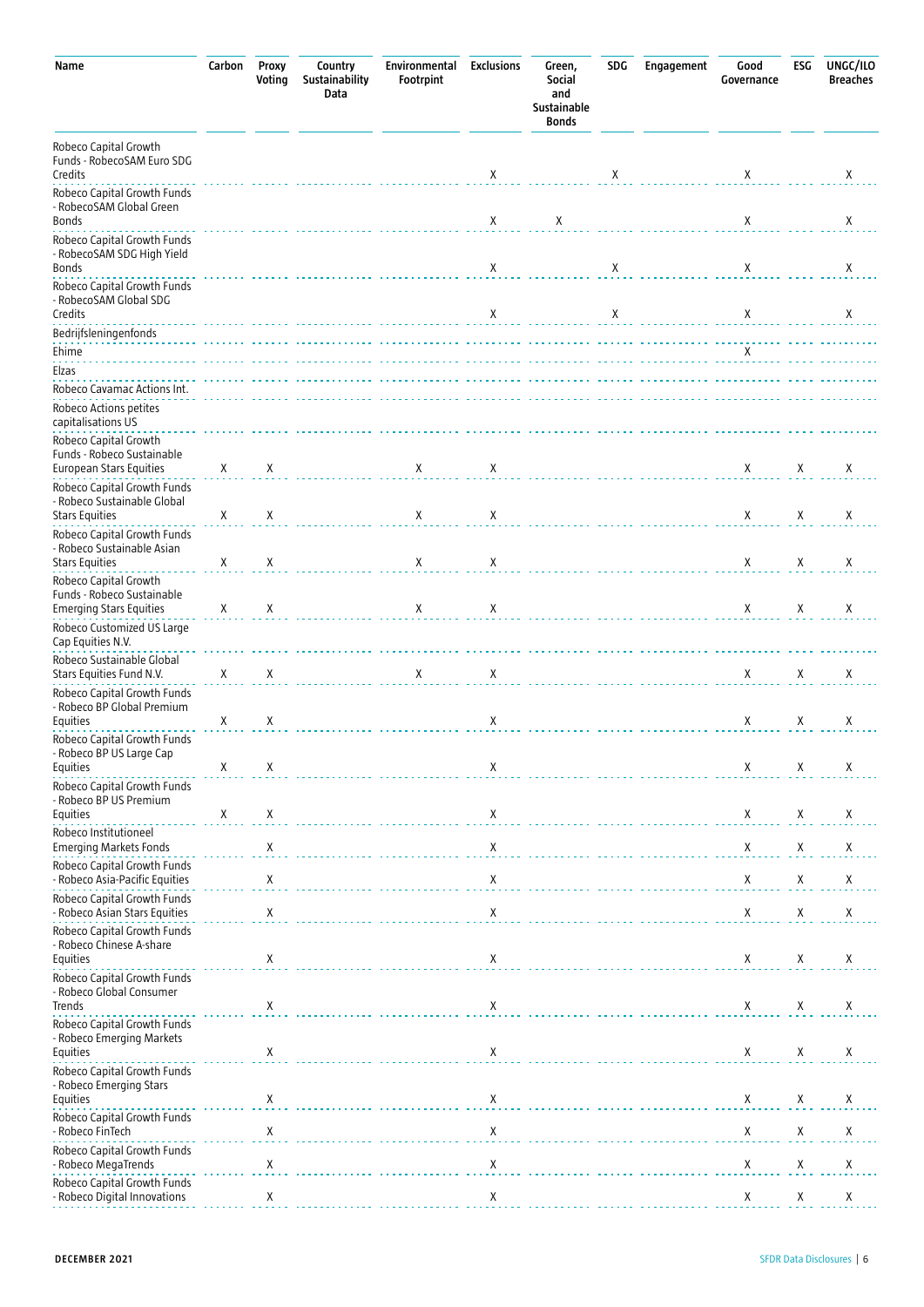| Name                                                                                     | Carbon                          | Proxy<br>Voting | Country<br>Sustainability<br>Data | Environmental<br>Footrpint                          | <b>Exclusions</b>    | Green,<br>Social<br>and<br>Sustainable<br><b>Bonds</b> | SDG | Engagement | Good<br>Governance | ESG                | UNGC/ILO<br><b>Breaches</b> |
|------------------------------------------------------------------------------------------|---------------------------------|-----------------|-----------------------------------|-----------------------------------------------------|----------------------|--------------------------------------------------------|-----|------------|--------------------|--------------------|-----------------------------|
| Robeco Capital Growth Funds<br>- Robeco Indian Equities                                  |                                 | Χ               |                                   |                                                     | X                    |                                                        |     |            | Χ                  | Χ                  | X                           |
| Robeco Afrika Fonds N.V.                                                                 |                                 | Χ               |                                   |                                                     | X                    |                                                        |     |            | Х                  | Χ                  | Χ                           |
| Rolinco N.V.                                                                             |                                 | Χ               |                                   |                                                     | Χ                    |                                                        |     |            | Χ                  | Χ                  | X                           |
| Robeco Capital Growth Funds<br>- Robeco Sustainable Property<br>Equities                 | Χ                               | Χ               |                                   | X                                                   | Χ                    |                                                        |     |            | Χ                  | χ                  | X                           |
| Robeco Capital Growth<br>Funds - Robeco BP US Select<br>Opportunities Equities           | Χ                               | Χ               |                                   |                                                     | X                    |                                                        |     |            | X                  | Χ                  | Χ                           |
| Robeco Capital Growth Funds<br>- Robeco Chinese Equities                                 |                                 | Χ               |                                   |                                                     | X                    |                                                        |     |            | X                  | X                  | X                           |
| Robeco Capital Growth<br>Funds - Robeco New World<br><b>Financials</b>                   |                                 | Χ               |                                   |                                                     | X                    |                                                        |     |            | Χ                  | Χ                  | Χ                           |
| Robeco Capital Growth<br>Funds - RobecoSAM Circular<br><b>Economy Equities</b>           |                                 | Χ               |                                   |                                                     | Χ                    |                                                        | X   |            | X                  |                    | X                           |
| Robeco Capital Growth Funds<br>- RobecoSAM Smart Mobility<br>Equities                    |                                 | Χ               |                                   |                                                     | Χ                    |                                                        | X   |            | X                  |                    | X                           |
| Robeco Capital Growth Funds<br>- RobecoSAM Smart Energy<br>Equities                      |                                 | Χ               |                                   |                                                     | Χ                    |                                                        | Χ   |            | Χ                  |                    | Χ                           |
| Robeco Capital Growth Funds<br>- RobecoSAM Global Gender<br><b>Equality Equities</b>     |                                 | Χ               |                                   |                                                     | Χ                    |                                                        | Χ   |            | Χ                  | Χ                  | Χ                           |
| Robeco Capital Growth Funds<br>- RobecoSAM Global SDG<br>Equities                        |                                 | Χ               |                                   |                                                     | Χ                    |                                                        | Χ   |            | X                  |                    | Χ                           |
| Robeco Capital Growth Funds<br>- RobecoSAM Sustainable<br><b>Healthy Living Equities</b> |                                 | X               |                                   |                                                     | Χ                    |                                                        | Χ   |            | Χ                  |                    | X                           |
| Robeco Capital Growth Funds<br>- RobecoSAM Smart Materials<br>Equities                   |                                 | Χ               |                                   |                                                     | Χ                    |                                                        | Χ   |            | Χ                  |                    | Χ                           |
| Robeco Capital Growth Funds<br>- RobecoSAM Sustainable<br>Water Equities                 |                                 | Χ               |                                   |                                                     | Χ                    |                                                        | Χ   |            | Χ                  |                    | Χ                           |
| Robeco Capital Growth Funds<br>- Robeco QI Continental<br>European Conservative          |                                 |                 |                                   |                                                     |                      |                                                        |     |            |                    |                    |                             |
| Equities<br>Robeco Capital Growth Funds                                                  | X                               |                 |                                   | X                                                   | X                    |                                                        | .   |            | X                  | X                  | X                           |
| - Robeco QI Chinese A-share<br>Conservative Equities                                     | Χ                               |                 |                                   | Χ                                                   | Χ                    |                                                        |     |            | X                  | Χ                  | X                           |
| Robeco Capital Growth Funds<br>- Robeco QI Global Developed<br>Conservative Equities     | X                               | Χ               |                                   | $\mathsf{X}% _{0}^{\prime}=\mathsf{X}_{0}^{\prime}$ | Χ                    |                                                        |     |            | Χ                  | X                  | Χ                           |
| Robeco Capital Growth<br>Funds - Robeco QI European                                      |                                 |                 |                                   |                                                     |                      |                                                        |     |            |                    |                    |                             |
| Conservative Equities<br>Robeco Capital Growth                                           | X                               | Χ               |                                   | X                                                   | Χ                    |                                                        |     |            | X                  | X                  | X                           |
| Funds - Robeco QI Emerging<br>Markets Active Equities                                    | Χ                               | Χ               |                                   | X                                                   | Χ                    |                                                        |     |            | Χ                  | Χ                  | Χ                           |
| Robeco Capital Growth<br>Funds - Robeco QI Emerging<br>Conservative Equities             | Χ                               | Χ               |                                   | X                                                   | Χ                    |                                                        |     |            | X                  | $\pmb{\mathsf{X}}$ | Χ                           |
| Robeco Capital Growth<br>Funds - Robeco QI Emerging<br>Markets Enhanced Index            |                                 |                 |                                   |                                                     |                      |                                                        |     |            |                    |                    |                             |
| Equities<br>Robeco Capital Growth                                                        | Χ                               | X               |                                   | X                                                   | Χ                    |                                                        |     |            | $\boldsymbol{X}$   | X                  | X                           |
| Funds - Robeco QI European<br><b>Enhanced Index Equities</b>                             | $\frac{\mathsf{X}}{\mathsf{I}}$ |                 |                                   | $\mathsf{X}_{\cdot}$                                | $\mathsf{X}_{\cdot}$ |                                                        |     |            | $\boldsymbol{X}$   | Χ                  | X                           |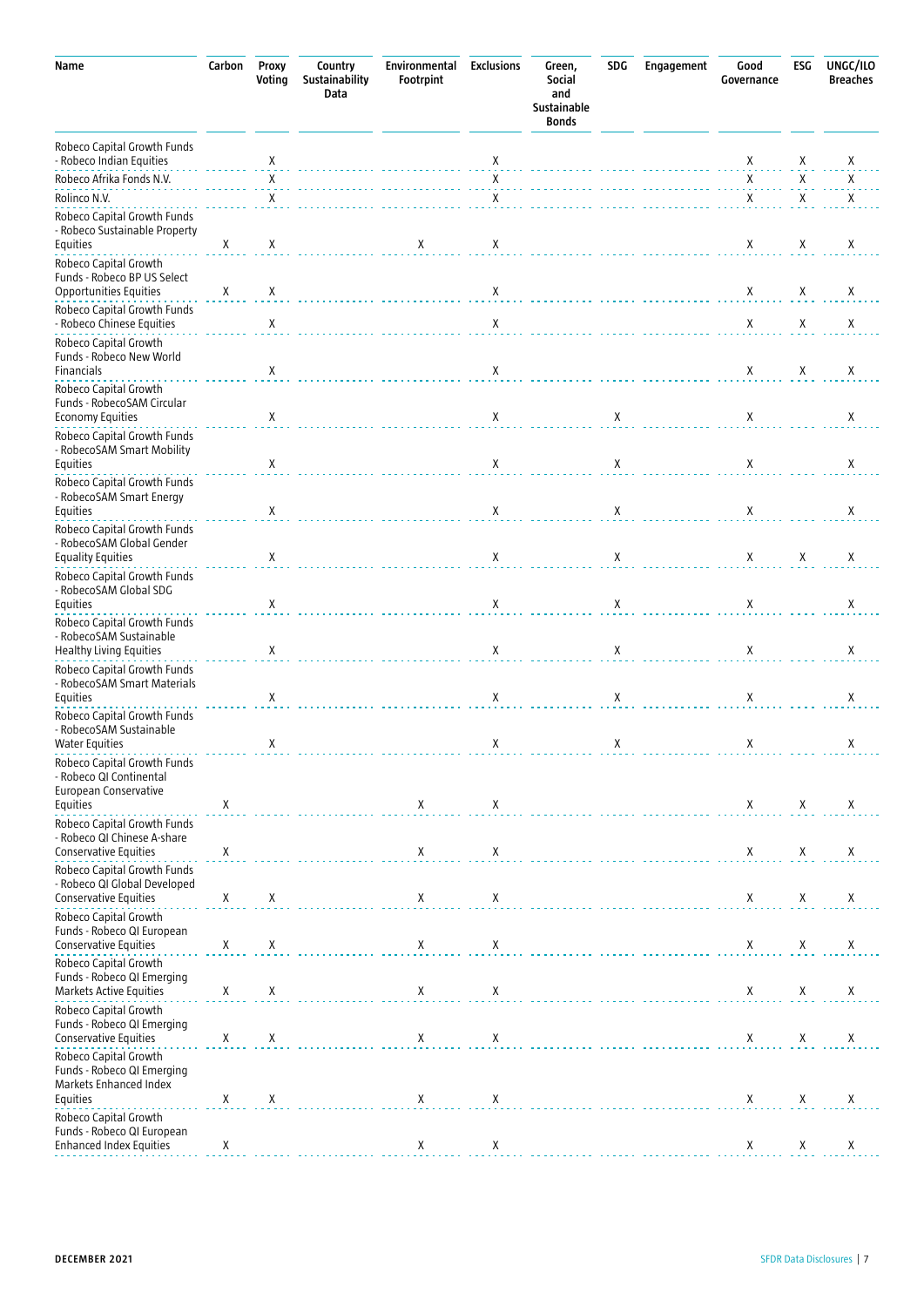| Name                                                                                                                                          | Carbon                    | Proxy<br>Voting | Country<br>Sustainability<br>Data | Environmental<br>Footrpint | <b>Exclusions</b> | Green,<br>Social<br>and<br>Sustainable<br><b>Bonds</b> | <b>SDG</b> | Engagement | Good<br>Governance | ESG            | UNGC/ILO<br><b>Breaches</b> |
|-----------------------------------------------------------------------------------------------------------------------------------------------|---------------------------|-----------------|-----------------------------------|----------------------------|-------------------|--------------------------------------------------------|------------|------------|--------------------|----------------|-----------------------------|
| Robeco Capital Growth Funds<br>- Robeco QI European Value<br><b>Equities</b>                                                                  | Χ                         |                 |                                   | X                          | Х                 |                                                        |            |            | $\boldsymbol{X}$   | Χ              | Х                           |
| Robeco Capital Growth<br>Funds - Robeco QI Global<br>Conservative Equities                                                                    | X                         | X               |                                   | Χ                          | Х                 |                                                        |            |            | Χ                  | Χ              | X                           |
| Robeco Capital Growth Funds<br>- Robeco QI Global Developed<br><b>Active Equities</b>                                                         | Χ                         |                 |                                   | Χ                          | Χ                 |                                                        |            |            | X                  | Х              | Х                           |
| Robeco Capital Growth Funds<br>- Robeco QI Global Developed<br><b>Enhanced Index Equities</b>                                                 | Х                         |                 |                                   | Χ                          | Χ                 |                                                        |            |            | Χ                  | Χ              | X                           |
| Robeco Capital Growth Funds<br>- Robeco QI Global Developed<br>Multi-Factor Equities                                                          | X                         | Χ               |                                   | Χ                          | Χ                 |                                                        |            |            | X                  | Х              | Х                           |
| Robeco Capital Growth<br>Funds - Robeco QI Global<br><b>Momentum Equities</b>                                                                 | Х                         |                 |                                   | Χ                          | X                 |                                                        |            |            | Χ                  | Χ              | X                           |
| Robeco Capital Growth Funds<br>- Robeco QI US Conservative<br><b>Equities</b>                                                                 | Χ                         | Χ               |                                   | Χ                          | Х                 |                                                        |            |            | Χ                  | Х              | Х                           |
| Robeco Capital Growth Funds<br>- Robeco QI Chinese A-share<br><b>Active Equities</b>                                                          | X                         | Х               |                                   | Χ                          | Х                 |                                                        |            |            | X                  | Χ              | X                           |
| Robeco Capital Growth<br>Funds - Robeco QI Customized<br><b>Emerging Markets Enhanced</b><br>Index Equities I                                 | X                         | Χ               |                                   | X                          | Х                 |                                                        |            |            | Χ                  | Х              | Χ                           |
| Robeco Capital Growth Funds<br>- Robeco QI Global Quality<br>Equities                                                                         | X                         |                 |                                   | Χ                          | Х                 |                                                        |            |            | Χ                  | Χ              | Χ                           |
| Robeco Capital Growth Funds<br>- Robeco QI US Enhanced<br><b>Index Equities</b>                                                               | Χ                         |                 |                                   | Χ                          | Х                 |                                                        |            |            | X                  | Χ              | Χ                           |
| Robeco Capital Growth Funds<br>- Robeco QI Global Value<br>Equities                                                                           | Χ                         | Х               |                                   | Χ                          | X                 |                                                        |            |            | Χ                  | Χ              | X                           |
| Robeco QI Customized<br>Emerging Markets Enhanced<br>Index Equities Fund                                                                      | X                         | X               |                                   | X                          |                   |                                                        |            |            | $x \times x$       |                | X                           |
| Robeco Institutional Umbrella<br>Fund - Robeco QI Institutional<br><b>Global Developed</b><br><b>Conservative Equities</b>                    | Χ                         | Χ               |                                   | X                          | X                 |                                                        |            |            | X                  | Χ              | X                           |
| Robeco Institutional Umbrella<br>Fund - Robeco QI Institutional<br><b>Global Developed</b>                                                    |                           |                 |                                   |                            |                   |                                                        |            |            |                    |                |                             |
| Momentum Equities<br>Robeco Institutional Umbrella<br>Fund - Robeco QI Institutional<br><b>Global Developed Enhanced</b><br>Indexing Equities | X<br>Χ                    | Χ<br>X          |                                   | Χ<br>X                     | Х<br>X            | .                                                      |            |            | Χ<br>Χ             | Х<br>X         | Χ<br>X                      |
| Robeco Institutional Umbrella<br>Fund - Robeco QI Institutional<br><b>Global Developed Quality</b><br>Equities                                | X                         | Χ               |                                   | X                          | Χ                 |                                                        |            |            | X                  | Χ              | X                           |
| Robeco Institutional Umbrella<br>Fund - Robeco QI Institutional<br>Global Developed Value                                                     |                           |                 |                                   |                            |                   |                                                        |            |            |                    |                |                             |
| Equities<br>Robeco QI Global Multi-Factor                                                                                                     | Χ                         | Χ               |                                   | X                          | X                 |                                                        |            |            | Χ                  | X              | Х                           |
| <b>Equities Fund</b><br>Robeco QI Global Developed                                                                                            | $\mathsf X$               | Χ               |                                   | $\mathsf X$                | Χ                 |                                                        |            |            | Χ                  | Χ              | Χ                           |
| Enhanced Index Equities Fund<br>Robeco US Conservative High                                                                                   | X                         | Χ               |                                   | Χ                          | Χ                 |                                                        |            |            | Χ                  | Χ              | Χ                           |
| Dividend Equities N.V.<br>Robeco QI Global Developed                                                                                          | $\pmb{\mathsf{X}}$        | Χ               |                                   | Χ                          | Χ                 |                                                        |            |            | Χ                  | Χ              | Χ                           |
| Conservative Equities Fund                                                                                                                    | $\mathsf{X}_{\mathsf{I}}$ | $\overline{X}$  |                                   | $\frac{X}{1}$              | $\overline{X}$    |                                                        |            |            | Χ                  | $\overline{X}$ | $\overline{X}$              |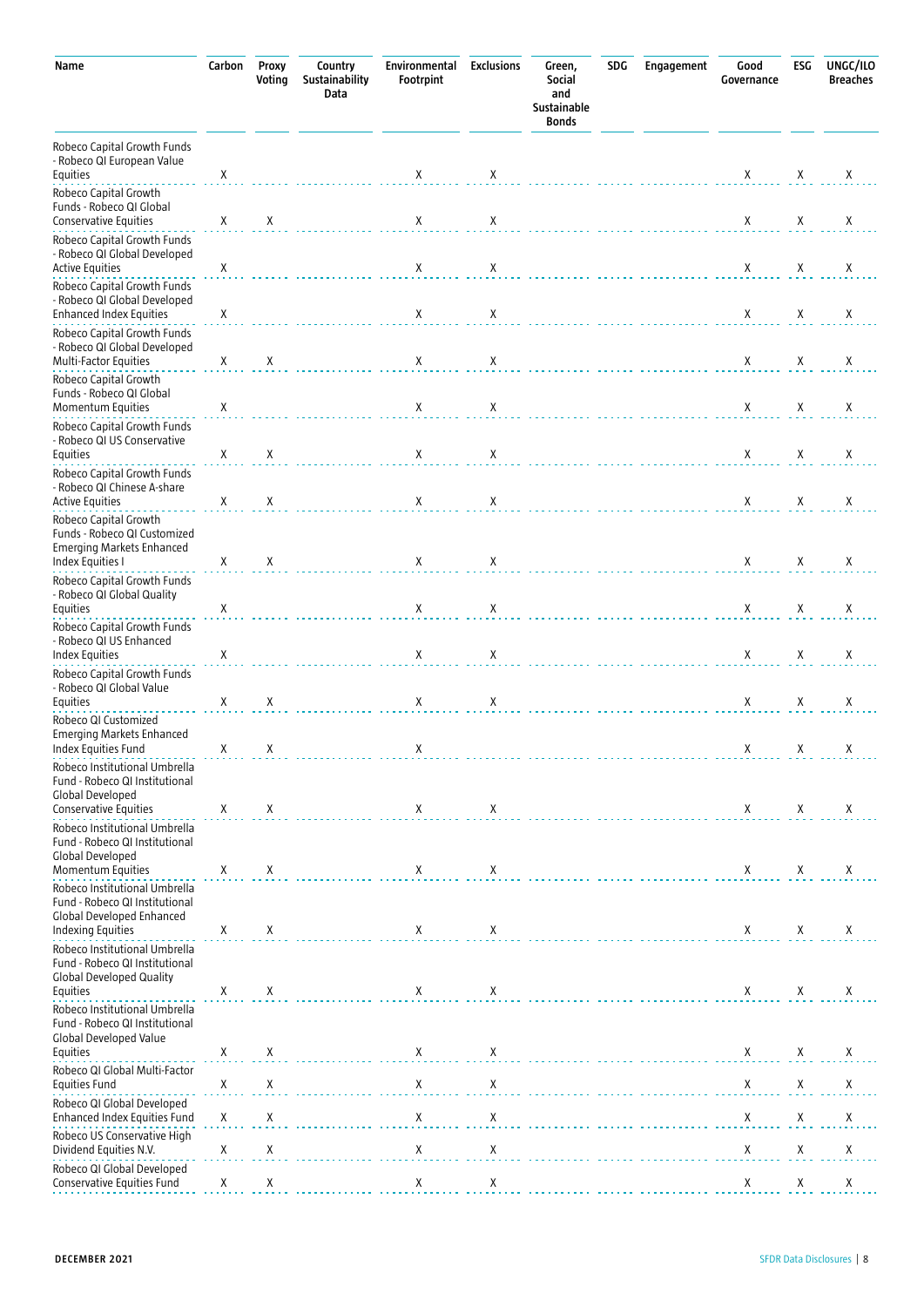| Carbon | Proxy<br>Voting       | Country<br>Sustainability<br>Data | Environmental<br>Footrpint | <b>Exclusions</b>          | Green,<br>Social<br>and<br>Sustainable<br><b>Bonds</b> | SDG | Engagement                       | Good<br>Governance                                  | ESG                        | UNGC/ILO<br><b>Breaches</b> |
|--------|-----------------------|-----------------------------------|----------------------------|----------------------------|--------------------------------------------------------|-----|----------------------------------|-----------------------------------------------------|----------------------------|-----------------------------|
| X      | Χ                     |                                   | Χ                          | X                          |                                                        |     |                                  | Χ                                                   | Χ                          | Χ                           |
| X      |                       |                                   |                            |                            |                                                        |     |                                  |                                                     |                            |                             |
| X      | Χ                     |                                   | X                          | Χ                          |                                                        | Χ   |                                  | Χ                                                   | X                          | Χ                           |
| X      | Χ                     |                                   | X                          | X                          |                                                        | X   |                                  | Χ                                                   | Χ                          | Χ                           |
| Χ      | Χ                     |                                   | X                          | Χ                          |                                                        | Χ   |                                  | X                                                   | Χ                          | Χ                           |
|        |                       |                                   |                            |                            |                                                        |     |                                  |                                                     |                            |                             |
| Χ      | Χ                     |                                   | X                          | Х                          |                                                        | Χ   |                                  | Χ                                                   | Χ                          | Χ                           |
|        |                       |                                   |                            |                            |                                                        |     |                                  |                                                     |                            | Χ                           |
|        |                       |                                   |                            | Χ                          |                                                        |     |                                  |                                                     |                            | Χ                           |
|        |                       |                                   |                            |                            |                                                        |     |                                  |                                                     |                            | Х                           |
| X      | Χ                     |                                   | $\mathsf{X}^-$             |                            |                                                        | X   |                                  | X                                                   | $\mathsf{X}$               | X                           |
|        |                       |                                   |                            | $\mathsf X$                | $\mathsf X$                                            |     |                                  | $\mathsf X$                                         |                            | Χ                           |
| Χ      |                       |                                   | X                          | $\mathsf X$                |                                                        | X   |                                  | X                                                   | Х                          |                             |
|        |                       |                                   |                            | X                          |                                                        |     |                                  | $\mathsf{X}% _{0}^{\prime}=\mathsf{X}_{0}^{\prime}$ |                            | Χ                           |
|        |                       |                                   |                            |                            |                                                        |     |                                  |                                                     |                            |                             |
|        |                       |                                   |                            |                            |                                                        |     |                                  |                                                     |                            | X                           |
| X      | X                     |                                   | X                          | Х                          |                                                        | Χ   |                                  | Χ                                                   | X                          | Χ<br>X                      |
|        | X<br>X<br>X<br>X<br>Χ | Χ<br>Χ<br>Χ<br>Χ<br>Χ<br>Χ        |                            | Χ<br>X<br>X<br>Χ<br>X<br>X | X<br>Х<br>X<br>X                                       |     | X<br>X<br>Χ<br>$\mathsf{X}$<br>X | .                                                   | X<br>X<br>Χ<br>Χ<br>X<br>X | X<br>X<br>Χ<br>Х<br>X<br>Χ  |